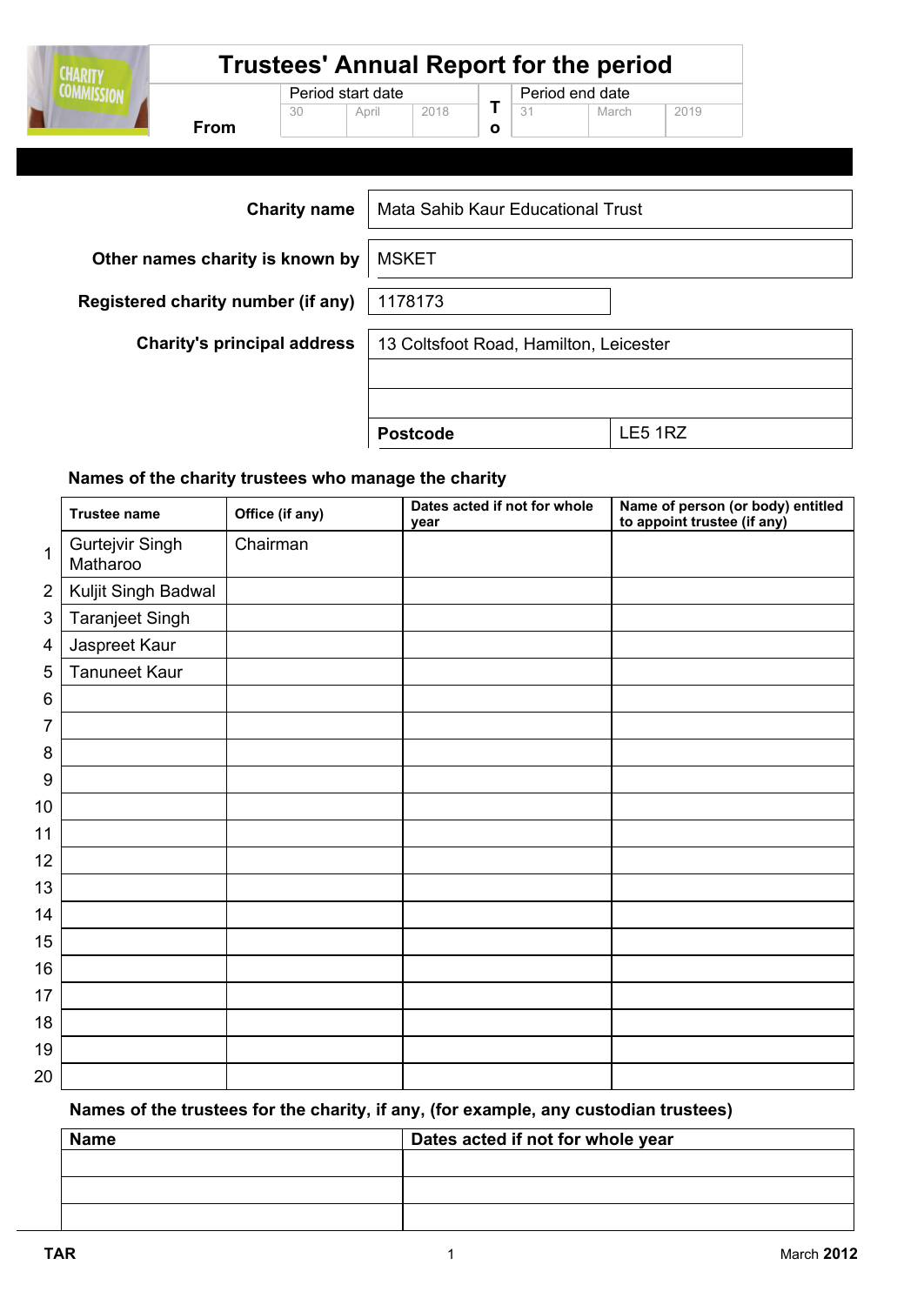## Names and addresses of advisers (Optional information)

| Type of adviser                                                                 | <b>Name</b> | <b>Address</b> |  |  |
|---------------------------------------------------------------------------------|-------------|----------------|--|--|
|                                                                                 |             |                |  |  |
|                                                                                 |             |                |  |  |
|                                                                                 |             |                |  |  |
|                                                                                 |             |                |  |  |
|                                                                                 |             |                |  |  |
|                                                                                 |             |                |  |  |
| Name of chief executive or names of senior staff members (Optional information) |             |                |  |  |

### Description of the charity's trusts

| Type of governing document<br>(eg. trust deed, constitution)                                                     | Constitution                                                                                                                   |
|------------------------------------------------------------------------------------------------------------------|--------------------------------------------------------------------------------------------------------------------------------|
| How the charity is constituted<br>(eg. trust, association, company)                                              | Charitable Incorporated Organisation                                                                                           |
| Trustee selection methods<br>(eg. appointed by, elected by)                                                      | Appointed as per Para. 10 Subsections (1) and (2) of Constitution for the<br>charity.                                          |
| Additional governance issues (Optional information)                                                              |                                                                                                                                |
| You may choose to include<br>additional information, where<br>relevant, about:                                   | Trustees standing items for agenda at meetings include:<br><b>Risk assessment</b><br>Financial reporting<br>And Policy Review. |
| policies and procedures<br>adopted for the induction and<br>training of trustees;                                |                                                                                                                                |
| the charity's organisational<br>$\bullet$<br>structure and any wider<br>network with which the<br>charity works; |                                                                                                                                |
| relationship with any related<br>parties;                                                                        |                                                                                                                                |
| trustees' consideration of<br>major risks and the system<br>and procedures to manage<br>them.                    |                                                                                                                                |

|                               | A. TO ADVANCE THE SIKH RELIGION, IN PARTICULAR BUT NOT   |                   |
|-------------------------------|----------------------------------------------------------|-------------------|
|                               | EXCLUSIVELY, BY PROMOTING THE TEACHINGS OF GURU          |                   |
| Summary of the objects of the | GRANTH SAHIB, FOR THE BENEFIT OF THE PUBLIC WORLDWIDE;   |                   |
| charity set out in its        | AND B. THE ADVANCEMENT OF EDUCATION, IN PARTICULARLY     |                   |
| governing document            | BUT NOT EXCLUSIVELY, BY TEACHING ABOUT THE SIKH RELIGION |                   |
|                               | AND THE LIFE AND PRINCIPLES OF MATA SAHIB KAUR, IN SUCH  |                   |
|                               | WAYS AS THE TRUSTEES MAY DEEM FROM TIME TO TIME.         |                   |
|                               |                                                          |                   |
| Summary of the main           |                                                          |                   |
| activities undertaken for the | The main activities undertaken during the period can be  |                   |
| public benefit in relation to | summarised as follows:                                   |                   |
| TAR                           | 2                                                        | <b>March 2012</b> |
|                               |                                                          |                   |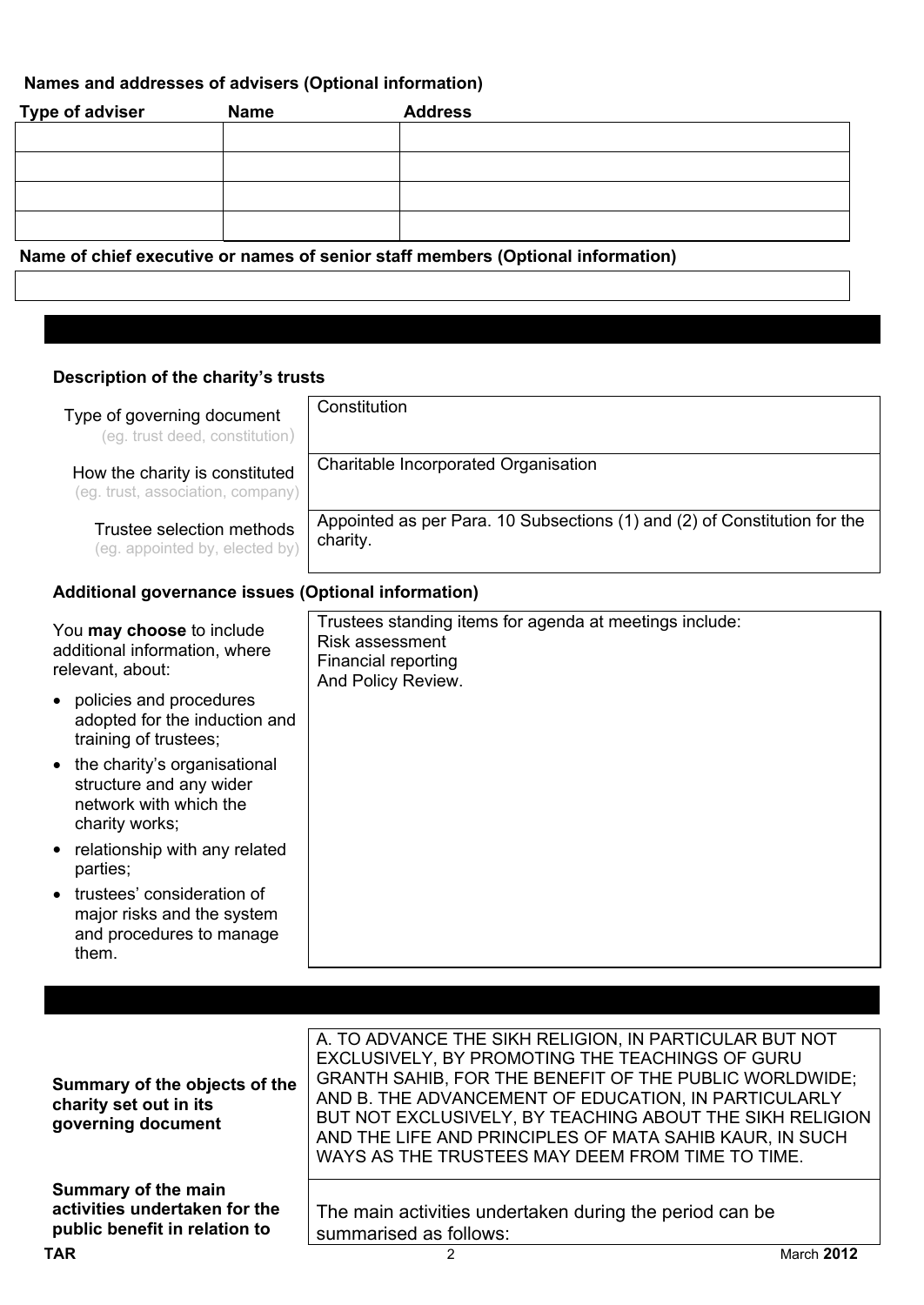| these objects (include within<br>this section the statutory<br>declaration that trustees have<br>had regard to the guidance<br>issued by the Charity<br><b>Commission on public</b><br>benefit) | November 2019 - Gurpurab Clothes Drive<br>November 2018 – the charity decided to use the platform of a<br>weekly appearance on the Akaal Channel to showcase our work<br>and spread awareness. The aim was to promote the charity and its<br>charitable aims to a wider audience.<br>December 2019 - Sikh education overseas; a tour of different<br>gurudwaras in Toronto and Vancouver (Canada).<br>December 2018 – Sikhi education camp<br>March 2019 – promotion of the Vaisakhi food drive |
|-------------------------------------------------------------------------------------------------------------------------------------------------------------------------------------------------|-------------------------------------------------------------------------------------------------------------------------------------------------------------------------------------------------------------------------------------------------------------------------------------------------------------------------------------------------------------------------------------------------------------------------------------------------------------------------------------------------|
|                                                                                                                                                                                                 |                                                                                                                                                                                                                                                                                                                                                                                                                                                                                                 |
|                                                                                                                                                                                                 | Additional details of objectives and activities (Optional information)                                                                                                                                                                                                                                                                                                                                                                                                                          |
|                                                                                                                                                                                                 |                                                                                                                                                                                                                                                                                                                                                                                                                                                                                                 |
|                                                                                                                                                                                                 |                                                                                                                                                                                                                                                                                                                                                                                                                                                                                                 |
| You may choose to include<br>further statements, where<br>relevant, about:                                                                                                                      |                                                                                                                                                                                                                                                                                                                                                                                                                                                                                                 |
| policy on grantmaking;                                                                                                                                                                          |                                                                                                                                                                                                                                                                                                                                                                                                                                                                                                 |
| policy programme related<br>investment:                                                                                                                                                         |                                                                                                                                                                                                                                                                                                                                                                                                                                                                                                 |
| contribution made by                                                                                                                                                                            |                                                                                                                                                                                                                                                                                                                                                                                                                                                                                                 |

| Summary of the main<br>achievements of the charity<br>during the year | MSKET's charitable activities expanded, ensuring that a broader<br>range of people were inspired by the teachings of Guru Granth<br>Sahib Ji and Mata Sahib Kaur Ji. |
|-----------------------------------------------------------------------|----------------------------------------------------------------------------------------------------------------------------------------------------------------------|
|                                                                       | The clothes and food drive helped to promote the core Sikh                                                                                                           |

volunteers.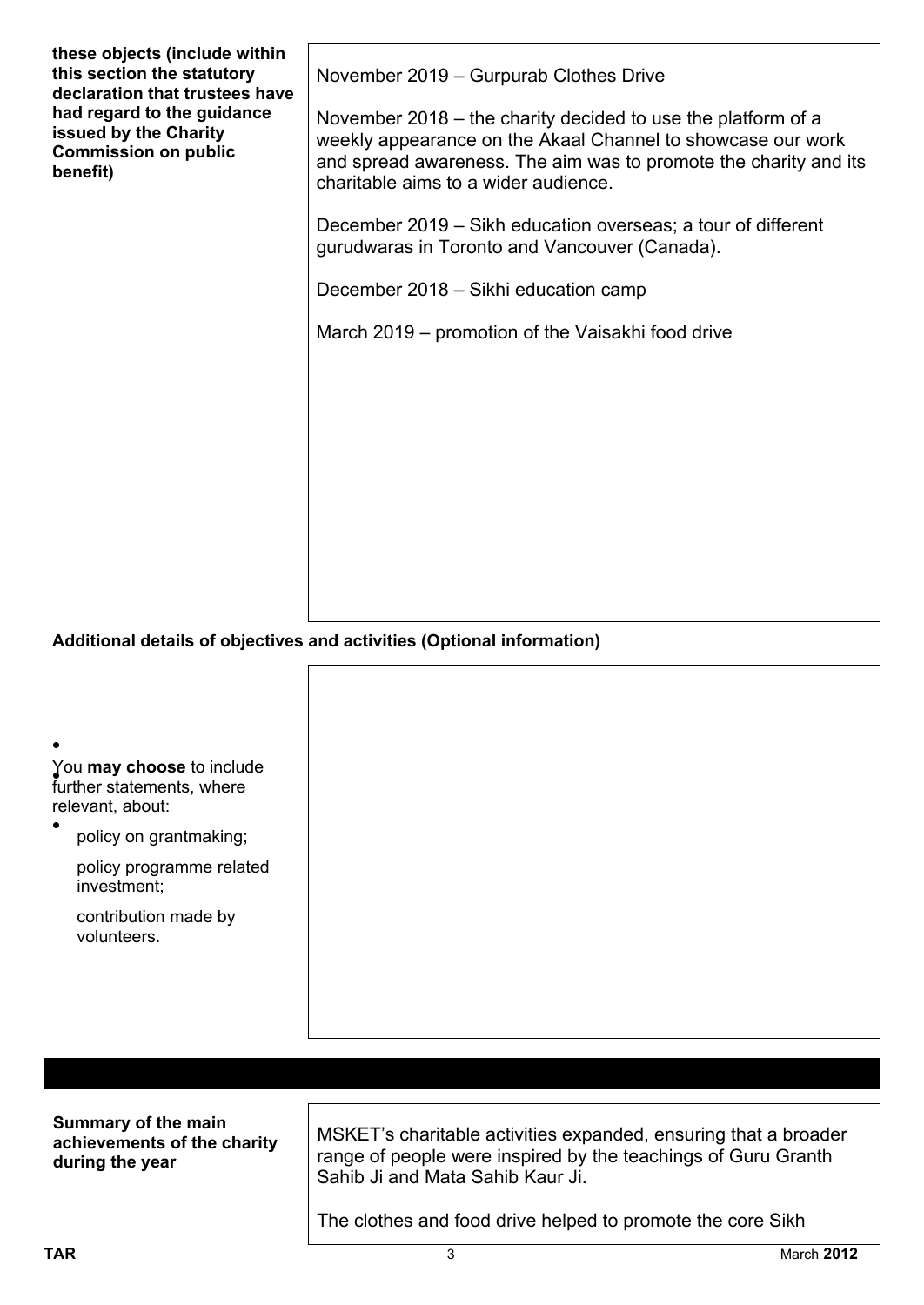**TAR** 

philosophy of 'Sarbat da Bhala' (working for the well-being of all of humanity). Donations were sent to very deserving local and national causes/charities.

Another notable achievement was the utilisation of the TV channel to spread the teachings of Guru Granth Sahib Ji and Mata Sahib Kaur. This enabled us to expand our outreach.

The successful education and awareness tour in North America bought MSKET a step closer to realising its global vision.

No reserves policy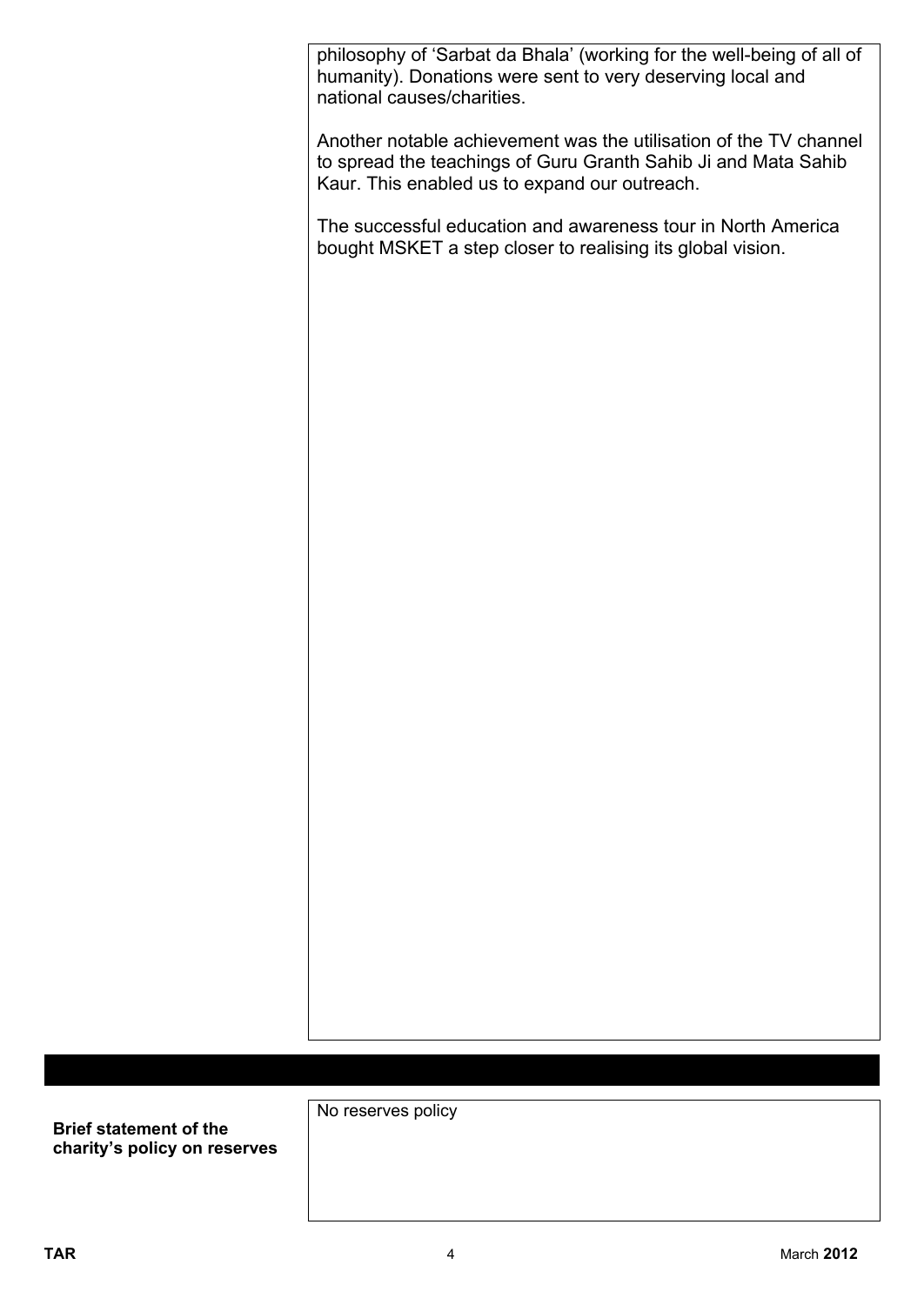### **Further financial review details (Optional information)**

|           | You may choose to include<br>additional information, where<br>relevant about:              |
|-----------|--------------------------------------------------------------------------------------------|
| $\bullet$ | the charity's principal<br>sources of funds (including<br>any fundraising);                |
| $\bullet$ | how expenditure has<br>supported the key objectives<br>of the charity;                     |
| $\bullet$ | investment policy and<br>objectives including any<br>ethical investment policy<br>adopted. |

# **Section F Other optional information**

**The trustees declare that they have approved the trustees' report above.** 

**Signed on behalf of the charity's trustees**

| Signature(s)                           | topsdre                    | Tausifu                |
|----------------------------------------|----------------------------|------------------------|
| Full name(s)                           | <b>KULJIT SINGH BADWAL</b> | <b>TARANJEET SINGH</b> |
| Position (eg Secretary, Chair,<br>etc) | <b>Trustee</b>             | <b>Trustee</b>         |
| <b>Date</b>                            | 31st Jan 2020              |                        |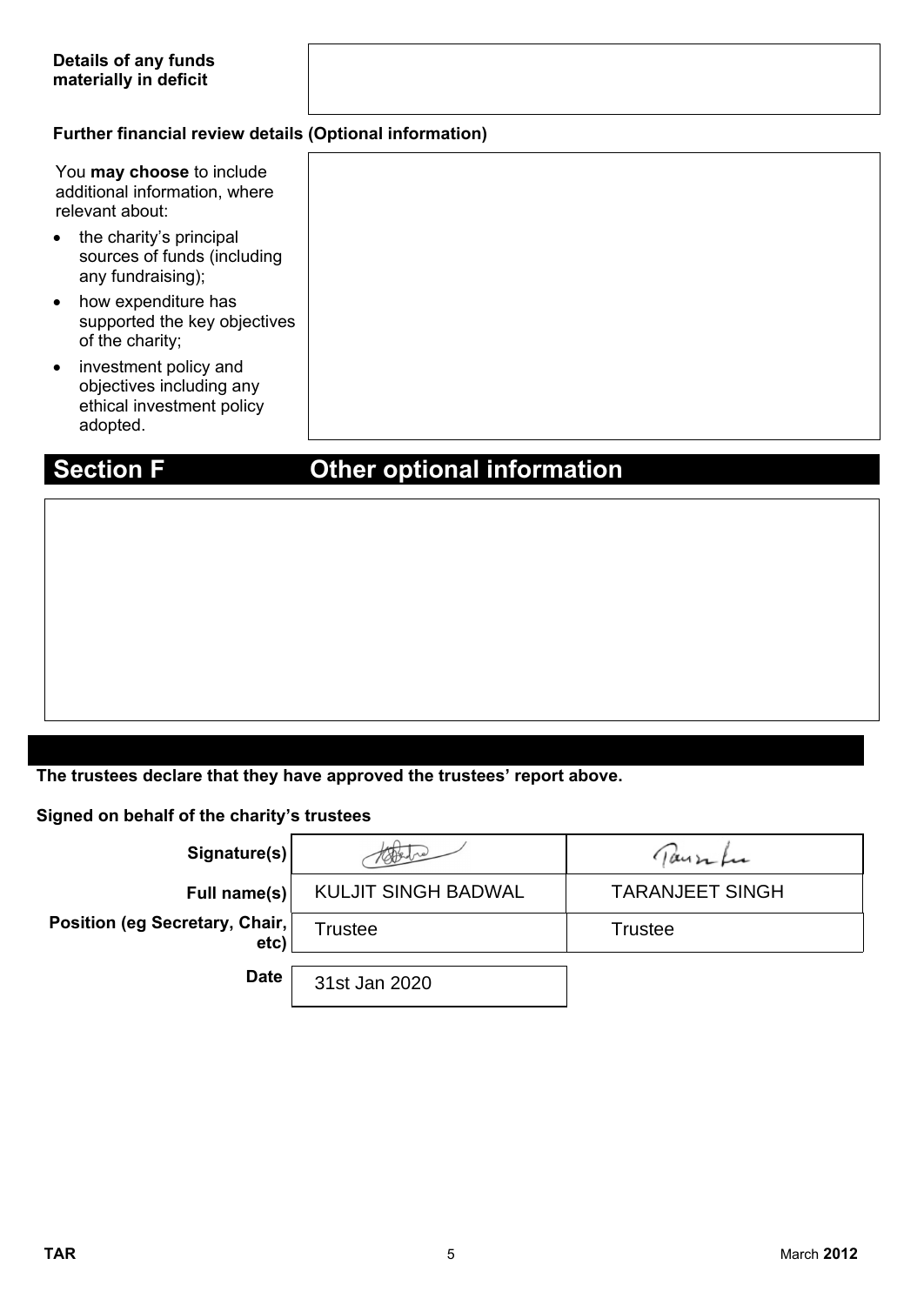| <b>CHARITY COMMISSION Mata Sahib Kaur Educational Trust</b><br>FOR ENGLAND AND WALES<br>1178173 |                     |                                  |                                  |                     |                                  |  |  |  |
|-------------------------------------------------------------------------------------------------|---------------------|----------------------------------|----------------------------------|---------------------|----------------------------------|--|--|--|
| <b>Receipts and payments accounts</b>                                                           |                     |                                  |                                  |                     |                                  |  |  |  |
|                                                                                                 | For the period      | Period start date                | To                               | Period end date     |                                  |  |  |  |
|                                                                                                 | from                | 30/04/2018                       |                                  | 31/03/2019          |                                  |  |  |  |
|                                                                                                 |                     |                                  |                                  |                     |                                  |  |  |  |
| <b>Section A Receipts and payments</b>                                                          |                     |                                  |                                  |                     |                                  |  |  |  |
|                                                                                                 | <b>Unrestricted</b> | <b>Restricted</b>                | <b>Endowment</b>                 | <b>Total funds</b>  | Last year                        |  |  |  |
|                                                                                                 | funds               | funds                            | funds                            |                     |                                  |  |  |  |
|                                                                                                 | to the nearest $E$  | to the nearest £                 | to the nearest £                 | to the nearest £    | to the nearest £                 |  |  |  |
|                                                                                                 |                     |                                  |                                  |                     |                                  |  |  |  |
| <b>A1 Receipts</b>                                                                              |                     |                                  |                                  |                     |                                  |  |  |  |
| Donations                                                                                       | 14,888              | $\blacksquare$                   | $\blacksquare$                   | 14,888              | $\blacksquare$                   |  |  |  |
|                                                                                                 |                     | $\blacksquare$<br>$\blacksquare$ | $\blacksquare$<br>$\blacksquare$ |                     | $\blacksquare$<br>$\blacksquare$ |  |  |  |
|                                                                                                 | $\blacksquare$      | $\blacksquare$                   | $\blacksquare$                   | $\blacksquare$      | $\blacksquare$                   |  |  |  |
|                                                                                                 |                     | $\overline{\phantom{a}}$         | $\blacksquare$                   | $\blacksquare$      | $\blacksquare$                   |  |  |  |
|                                                                                                 |                     | $\blacksquare$                   | $\blacksquare$                   | $\blacksquare$      | $\blacksquare$                   |  |  |  |
|                                                                                                 |                     | $\blacksquare$                   | $\blacksquare$                   | ٠                   | $\blacksquare$                   |  |  |  |
|                                                                                                 |                     | $\blacksquare$                   | $\blacksquare$                   | $\blacksquare$      | ۰                                |  |  |  |
| <b>Sub total (Gross income for</b><br>AR)                                                       | 14,888              |                                  |                                  | 14,888              |                                  |  |  |  |
| A2 Asset and investment sales,<br>(see table).                                                  |                     |                                  |                                  |                     |                                  |  |  |  |
|                                                                                                 | $\blacksquare$      |                                  | $\blacksquare$                   | $\blacksquare$      |                                  |  |  |  |
|                                                                                                 |                     |                                  | $\blacksquare$                   |                     |                                  |  |  |  |
| Sub total                                                                                       |                     |                                  |                                  |                     |                                  |  |  |  |
|                                                                                                 |                     |                                  |                                  |                     |                                  |  |  |  |
| <b>Total receipts</b>                                                                           | 14,888              |                                  |                                  | 14,888              |                                  |  |  |  |
| <b>A3 Payments</b>                                                                              |                     |                                  |                                  |                     |                                  |  |  |  |
| Travel                                                                                          | 1,280               |                                  |                                  | 1,280               | $\blacksquare$                   |  |  |  |
| Stationary                                                                                      | 676                 | $\blacksquare$                   | $\blacksquare$                   | 676                 | $\blacksquare$                   |  |  |  |
| Legal and Professional                                                                          | 626                 | $\blacksquare$                   | $\blacksquare$                   | 626                 | $\blacksquare$                   |  |  |  |
| <b>Media Education</b>                                                                          | 10,349              | $\blacksquare$                   | $\blacksquare$                   | 10,349              | $\blacksquare$                   |  |  |  |
| Utility                                                                                         | 33                  | $\blacksquare$                   | $\blacksquare$                   | 33                  | $\blacksquare$                   |  |  |  |
|                                                                                                 |                     | $\blacksquare$<br>$\blacksquare$ | $\blacksquare$<br>$\blacksquare$ | $\blacksquare$<br>٠ | $\blacksquare$<br>$\blacksquare$ |  |  |  |
|                                                                                                 |                     | $\overline{\phantom{a}}$         | $\blacksquare$                   | $\blacksquare$      | $\blacksquare$                   |  |  |  |
|                                                                                                 |                     | $\blacksquare$                   | $\blacksquare$                   |                     | $\blacksquare$                   |  |  |  |
| Sub total                                                                                       | 12,964              |                                  | $\blacksquare$                   | 12,964              |                                  |  |  |  |
| <b>A4 Asset and investment</b>                                                                  |                     |                                  |                                  |                     |                                  |  |  |  |
| purchases, (see table)                                                                          |                     |                                  |                                  |                     |                                  |  |  |  |
|                                                                                                 |                     |                                  |                                  |                     |                                  |  |  |  |
|                                                                                                 |                     |                                  |                                  |                     |                                  |  |  |  |
| Sub total                                                                                       |                     |                                  |                                  |                     |                                  |  |  |  |
|                                                                                                 |                     |                                  |                                  |                     |                                  |  |  |  |
| <b>Total payments</b>                                                                           | 12,964              |                                  |                                  | 12,964              |                                  |  |  |  |
|                                                                                                 |                     |                                  |                                  |                     |                                  |  |  |  |
| Net of receipts/(payments)                                                                      | 1,923               |                                  |                                  | 1,923               |                                  |  |  |  |
| A5 Transfers between funds                                                                      |                     |                                  |                                  |                     |                                  |  |  |  |
| A6 Cash funds last year end                                                                     |                     |                                  |                                  |                     |                                  |  |  |  |
|                                                                                                 |                     |                                  |                                  |                     |                                  |  |  |  |
| Cash funds this year end                                                                        | 1,923               |                                  |                                  | 1,923               |                                  |  |  |  |